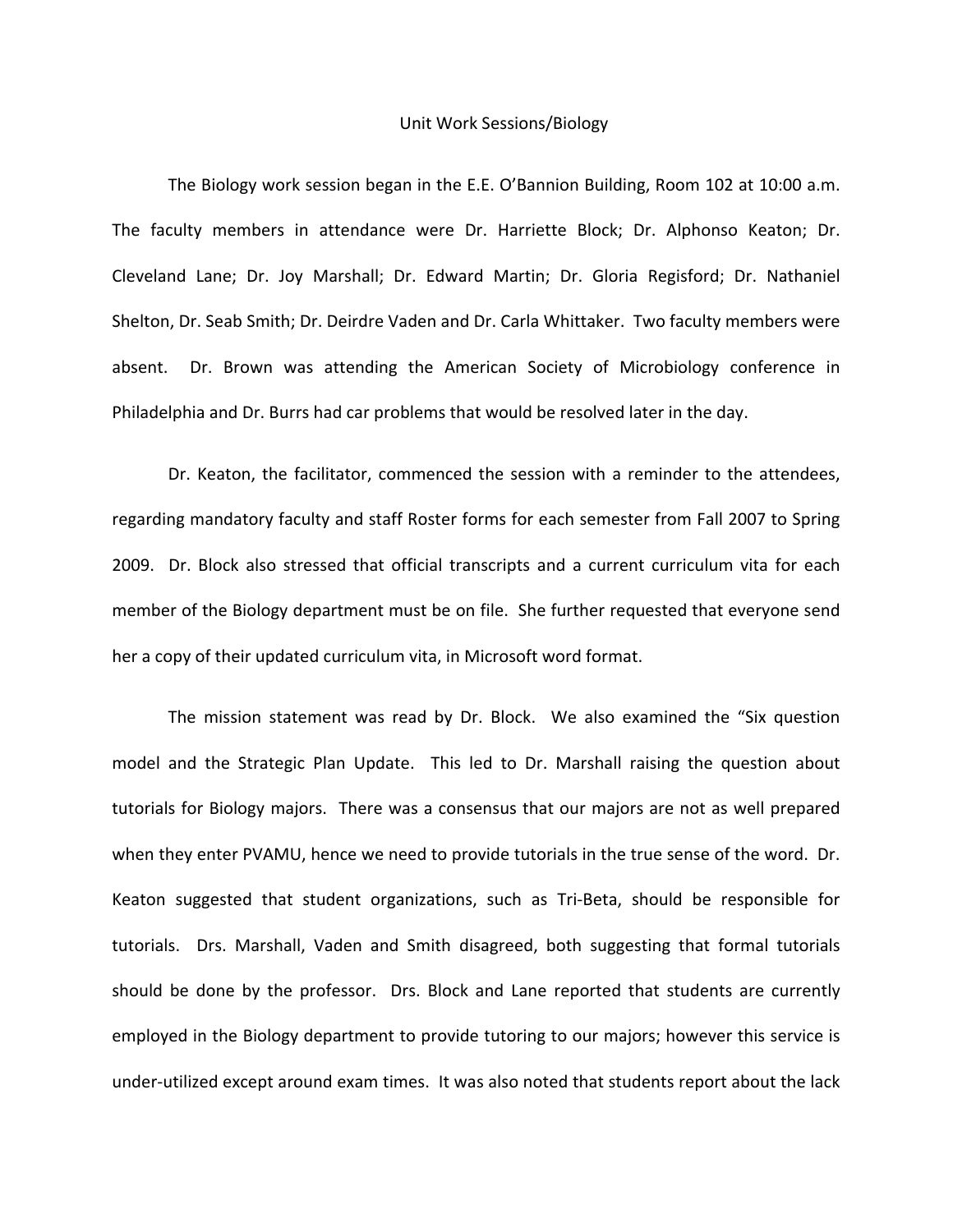of tutoring for Biology in the library. In order to improve students' performance, Drs. Block and Keaton recommended mandatory formal tutoring by the professor for students who are doing poorly. Anyone attaining less than 75% on the first exam is required to attend formal tutorials. Dr. Regisford suggested peer tutoring as a non-intimidating format to help improve students' performance on exams.

Dr. Block speculated that the increased number of Biology students who are not performing up to par maybe due to two reasons: (1) the E.E. O'Bannion Building, which was designed to support academics, is no longer conducive to learning as it is no longer open after 7:00 p.m. (2) the General Biology courses (Biol 1015 and Biol 1025) were not effectively providing a good foundation to the students, and they need drastic modifications.

At this point, our Provost, Dr. Joahanne Thomas‐Smith, and Dean, Dr. Danny Kelley, visited our work session. Dr. Block asked our visitors if anything is being done about extending the open hours of the E.E. O'Bannion Building, to allow students' access to study resources and facilities. Drs. Thomas-Smith and Kelley assuredly reported that while keeping the building open after hours is financially, the issue is being reviewed in higher offices.

Dr. Block emphasized that the General Biology courses will be modified for the 2010 academic year. The courses will have three sections of 32 students each taught by three different faculty members, instead of one section of 96 students. Moreover, assigned lectures and laboratory practicals must be complementary. Drs. Marshall, Regisford and Vaden suggested that these courses should provide a firm basic foundation in cell biology, so that the students could better handle upper‐level courses such as Genetics, Microbiology and Cell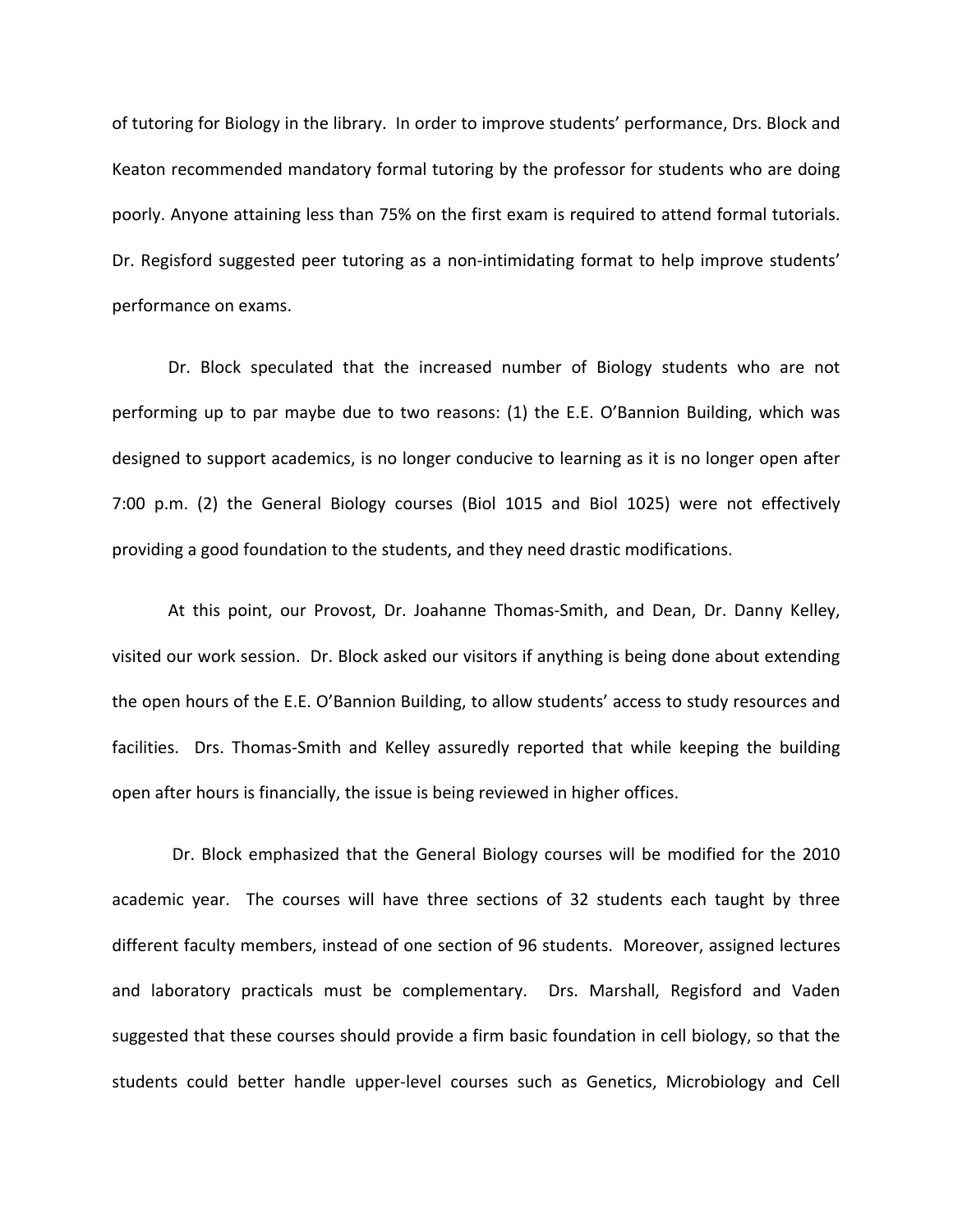Biology. Dr. Lane informed the attendees that assessment has been done for graduating students and furthermore, assessment in the form of pre‐ and post‐test will be implemented with the incoming Fall 2009 freshman class.

The meeting was adjourned at 12:00 noon with the promise that everyone present will be back for the afternoon work session. Dr. Keaton had made a prior commitment with a visitor to his lab and informed us that he will not be available to facilitate the afternoon work session after 2:00pm.

The afternoon session resumed at 1:50 p.m. with everyone in attendance except for Dr. Brown. We examined and revised our "Strategic Plan Update for Fiscal Years 2009‐2013. (See attached). At approximately 2:00 p.m., Dr. Block said that Dr. Keaton had to exit the meeting and assigned Dr. Whittaker to complete the facilitator responsibility in Dr. Keaton's absence.

Drs. Block and Martin noted a few important issues as reported below:

(1) Dr. Cleveland Lane is not listed as Adjunct, but as a Lecturer.

(2) The Biology department provides leadership for the state, in terms of producing minority graduates who go on to professional schools. At least in the state of Texas, we are the top leaders in producing minority professionals. As a state supported school, we are the top producers across the country, and also the top producer of science teachers.

(3) There is a need to enhance the curriculum. For example, adding a Biology methods class and Biology for Teachers class at the undergraduate level.

(4) There should be a continuous goal which should be updated to meet the needs of the 21<sup>st</sup> century.